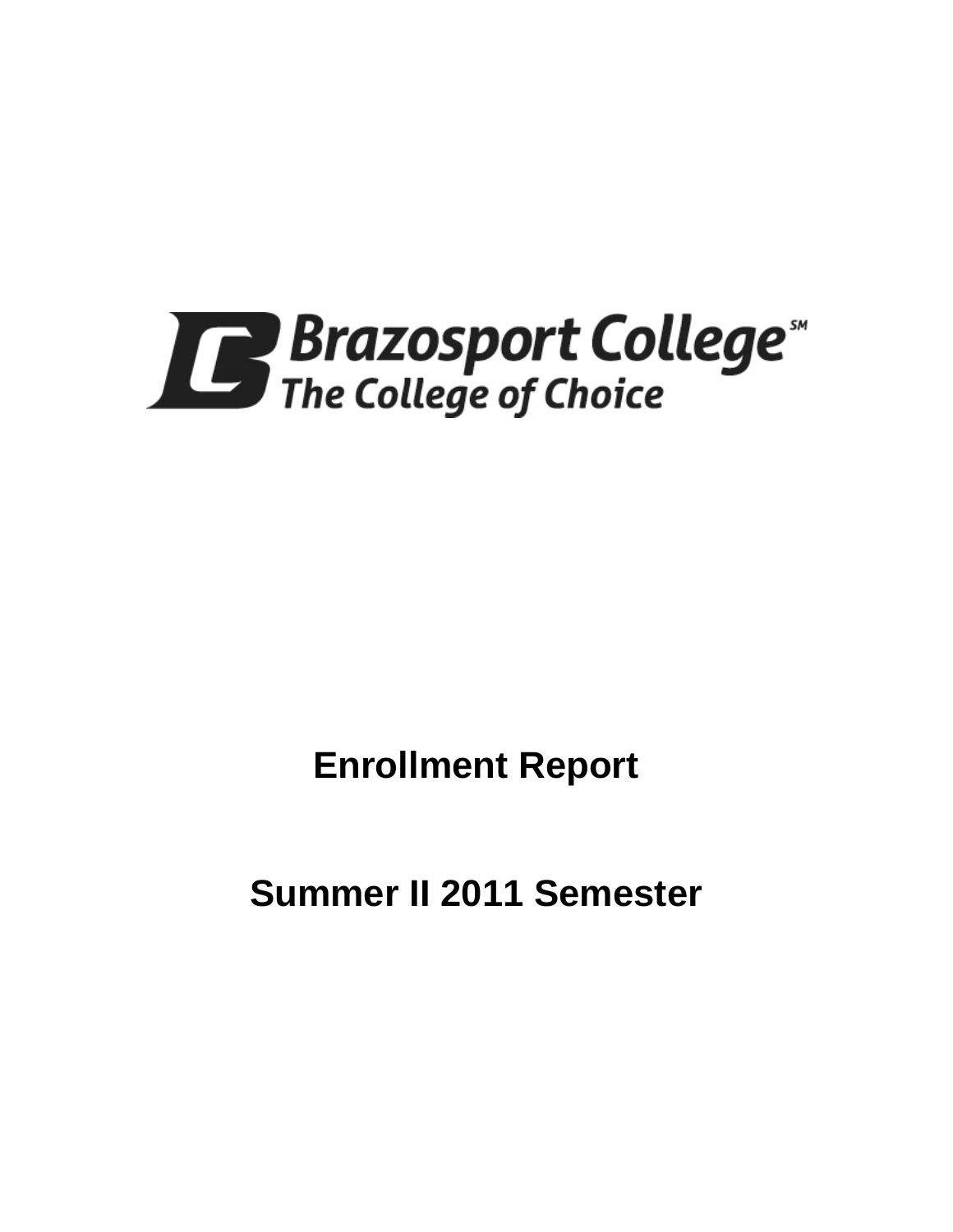# **Semester Report – Summer II 2011 Table of Contents**

| Table 15A Enrollment by Department/Technical Program Page 7 |  |
|-------------------------------------------------------------|--|
| Table 15B Enrollment by Department/Academic ProgramPage 7   |  |
|                                                             |  |
|                                                             |  |
|                                                             |  |
|                                                             |  |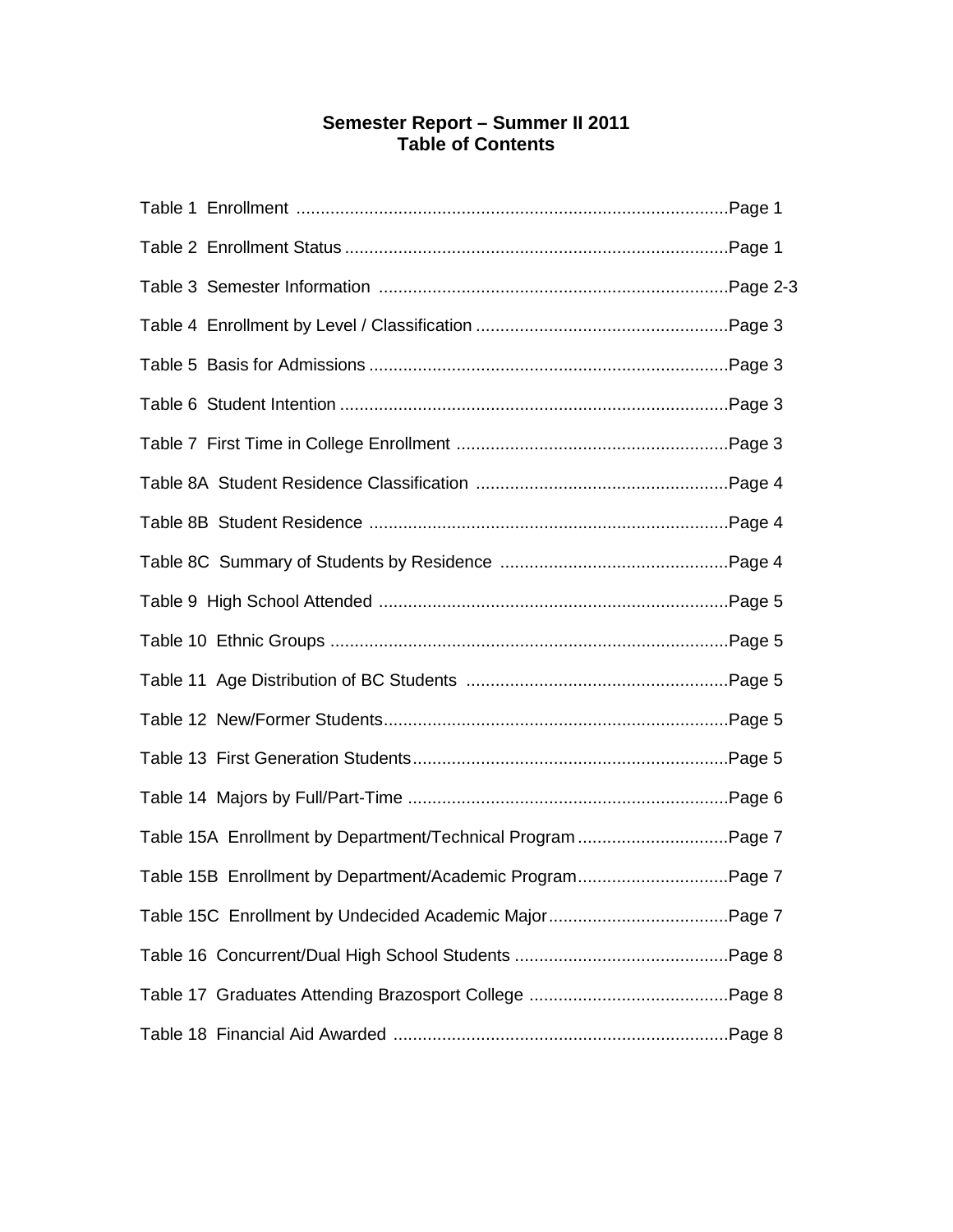# **Semester Report Summer II 2011**

#### **Table 1 Enrollment**

| <b>Credit Program</b>                |     |
|--------------------------------------|-----|
| Campus - Regular Students            | 787 |
| Flexible Entry (14 Duplicated)       | 26  |
| <b>Total Enrolled (Unduplicated)</b> | 799 |

| <b>Non-Credit Program</b>                     |  |
|-----------------------------------------------|--|
| Total Enrolled (From 7/14/11 through 8/28/11) |  |

### **Total Headcount**

| Credit Program     | 707<br>$\circ$ |
|--------------------|----------------|
| Non-credit Program | 359            |
| <b>Grand Total</b> |                |

#### **Full-time Student Equivalent**

| Full-time student equivalent (FTSE)               | 653 |
|---------------------------------------------------|-----|
| Found by dividing total credit hours (3,264) by 5 |     |

by dividing total credit hours  $(3,264)$  by

### **Table 2**

**Enrollment Status Part-Time/Full-Time**

|        | <b>Full-Time</b> | Part-Time* | <b>Total</b> | $\%$ |
|--------|------------------|------------|--------------|------|
| Male   | 110              | 212        | ר ר<br>ےےں   | 40.১ |
| Female | 181              | 284        | 465          | 59.7 |
| Total  | 291              | 496        | 787          | 100. |

\*Part-Time – Less than 5 semester hours in summer semester.

# **Enrollment Status Day Student/Night Student**

|              | No. | $\frac{9}{6}$ |
|--------------|-----|---------------|
| Day          | 439 | 55.8          |
| <b>Night</b> | 193 | ٹ.24          |
| Both         | 155 | 19.7          |
| Total        | 787 |               |

Note: "Both" includes students enrolled in distance learning classes as well as students enrolled in day and night classes.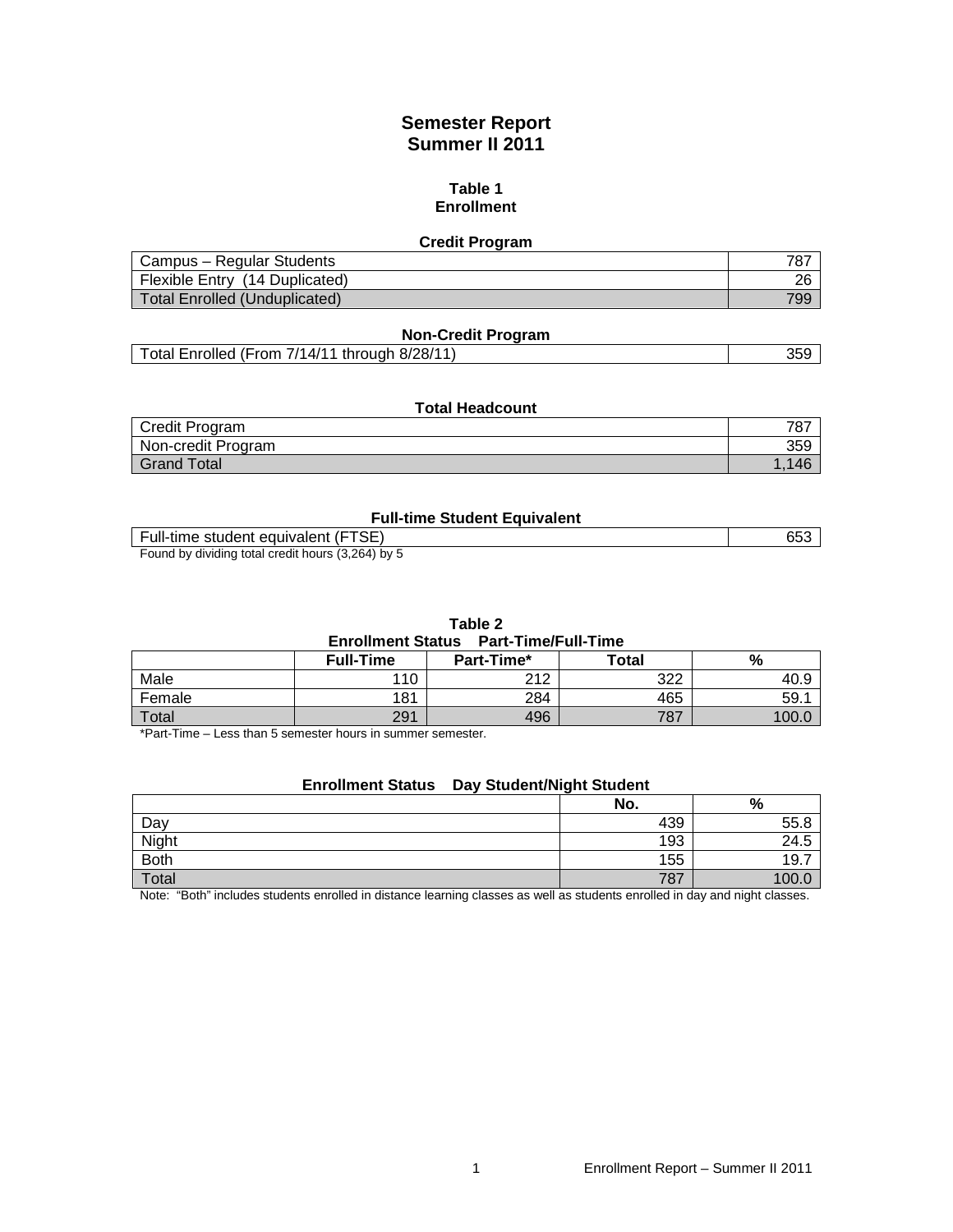# **Table 3 Semester Information**

| <b>Headcount</b> |                       |                  |                      |  |
|------------------|-----------------------|------------------|----------------------|--|
| Regular          | <b>Flexible Entry</b> | $\mathsf{Total}$ | <b>State Reports</b> |  |
| 787              | 26                    | 813              | 813                  |  |

#### **Semester Credit Hours**

|                       | <b>Vocational-</b><br><b>Technical</b> | Academic | <b>BAT</b> | <b>Totals</b> |
|-----------------------|----------------------------------------|----------|------------|---------------|
| Regular               | 324                                    | 2,892    | U          | 3,216         |
| <b>Flexible Entry</b> | U                                      | 48       | O          | 48            |
| Total                 | 324                                    | 2,940    | 0          | 3,264         |
|                       |                                        |          |            |               |
| In-District           | 321                                    | 2,570    |            | 2,891         |
| Out-of-District       | ◠<br>J                                 | 370      |            | 373           |
| <b>Totals</b>         | 324                                    | 2,940    | 0          | 3,264         |

Note: In/Out-of-District status is determined by where a course is taught.

### **Semester Contact Hours**

|                       | <b>Vocational-</b><br><b>Technical</b> | Academic | <b>BAT</b> | <b>Totals</b> |
|-----------------------|----------------------------------------|----------|------------|---------------|
| Regular               | 7,792                                  | 49,196   |            | 56,988        |
| <b>Flexible Entry</b> |                                        | 852      |            | 852           |
| Total                 | 7,792                                  | 50,048   |            | 57,840        |
|                       |                                        |          |            |               |
| In-District           | 744.                                   | 44.112   |            | 51.856        |

| <b>Totals</b>   | 7,792 | 50,048    |   | 57,840 |
|-----------------|-------|-----------|---|--------|
| Out-of-District | 48    | 5,936     | ∼ | 5.984  |
| In-District     | 744   | 110<br>44 | ∼ | .856   |

Note: In/Out-of-District status is determined by where a course is taught.

#### **Semester Credit Hours By Student Tuition Residency Code**

|                    | <b>Vocational-</b><br><b>Technical</b> | Academic -<br><b>BAT</b> | <b>Totals</b> |
|--------------------|----------------------------------------|--------------------------|---------------|
| In-District        | 121                                    | 1.944                    | 2,064         |
| Out-of-District    | 203                                    | 996                      | 1,200         |
| <b>Totals</b><br>. | 324                                    | 2,940                    | 3.264         |

Note: BAT hours are included in Academic credit hours.

### **Semester Contact Hours By Student Tuition Residency Code**

|                 | <b>Vocational-</b> | Academic - |               |  |  |
|-----------------|--------------------|------------|---------------|--|--|
|                 | Technical          | <b>BAT</b> | <b>Totals</b> |  |  |
| In-District     | 2.909              | 32,608     | 35,517        |  |  |
| Out-of-District | 4.883              | 17,440     | 22.323        |  |  |
| <b>Totals</b>   | 7,792              | 50,048     | 57,840        |  |  |

Note: BAT hours are included in Academic contact hours.

#### **Distance Learning Semester Contact Hours**

| Internet     | 5,088 |  |
|--------------|-------|--|
| VCT          | 848   |  |
| <b>Total</b> | 5,936 |  |

Note: These contact hour totals do not include hybrid/blended course hours.

The distance learning contact hours are included in semester contact hours.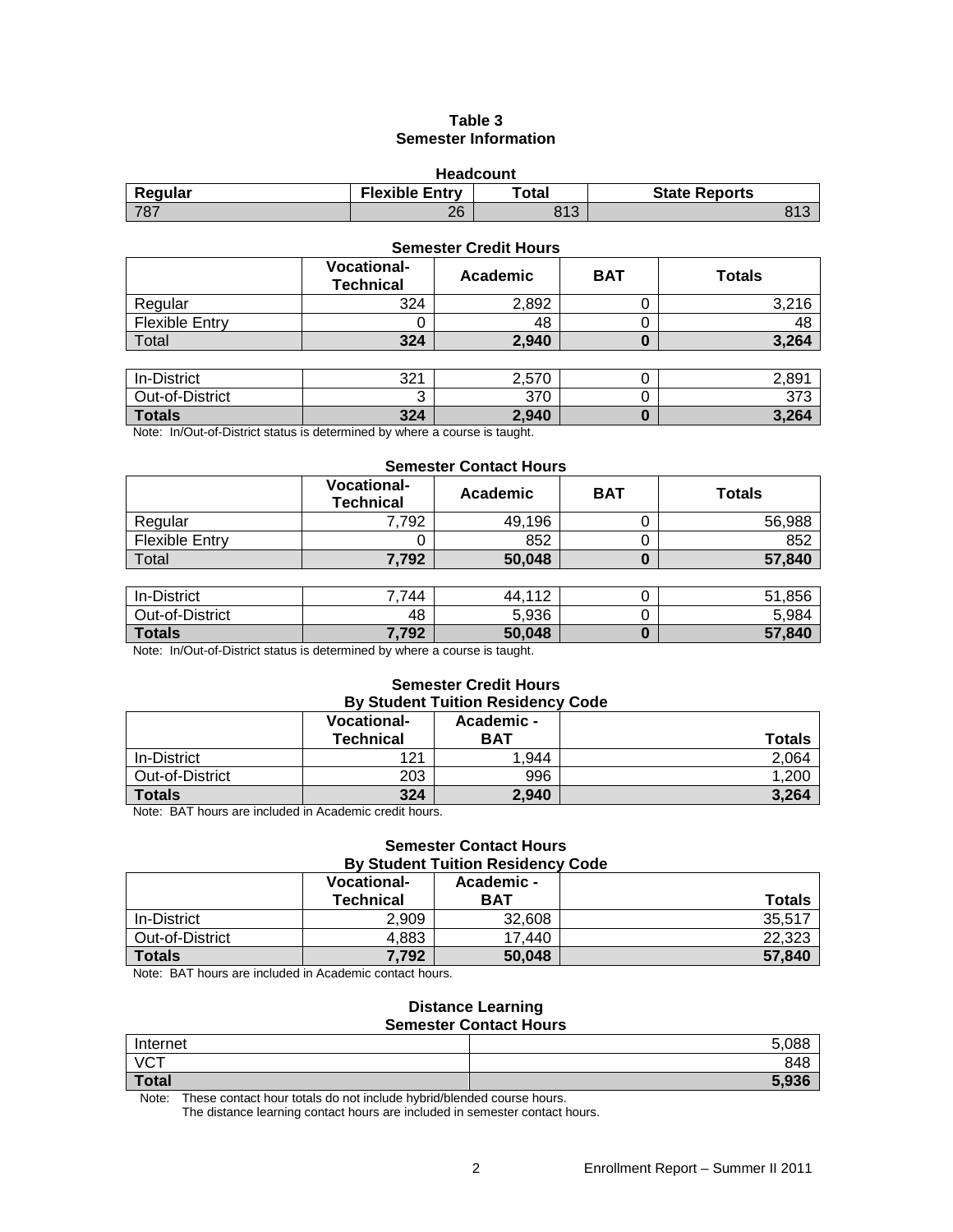# **Table 3 Semester Information Contact hours** *NOT* **funded**

| <u> Julius Hudi Jivi Hilucu</u>   |     |  |
|-----------------------------------|-----|--|
| Developmental Hours               | 18C |  |
| Academic Hours (Three-peat rule)  | 672 |  |
| Technical Hours (Three-peat rule) |     |  |
| Total                             | 852 |  |

| <b>Enrollment by Level / Classification</b> |     |     |     |       |  |
|---------------------------------------------|-----|-----|-----|-------|--|
| Male<br>%<br>Total<br><b>Female</b>         |     |     |     |       |  |
| Freshman: First Yr (less than 24 hours)     | 192 | 270 | 462 | 58.7  |  |
| Sophomore: Second Yr (24-59 hours)          | 109 | 144 | 253 | 32.1  |  |
| Unclassified (60 or more hours)             | 21  | 51  | 72  | 9.2   |  |
| Total                                       | 322 | 465 | 787 | 100.0 |  |

**Table 4**

| Table 5<br><b>Basis for Admissions for Student Body</b> |     |      |  |
|---------------------------------------------------------|-----|------|--|
|                                                         | No. | %    |  |
| <b>High School Graduate</b>                             | 42  | 5.3  |  |
| Individual Approval                                     | 178 | 22.6 |  |
| G.E.D.                                                  | 10  | 1.3  |  |
| <b>Former Student</b>                                   | 496 | 63.0 |  |
| <b>College Transfer</b>                                 | 61  | 7.8  |  |
| Unknown                                                 |     | 0.0  |  |

# **Table 6 Student Intention**<br>Mate Attend Brazosport College **Why Students Attend Brazosport College**

Total 787 100.0

| WITY SUBJECTLES ALLERING BRAZUS DOTE CONFIGUR |     |       |  |
|-----------------------------------------------|-----|-------|--|
|                                               | No. | %     |  |
| Earn an Associate's Degree                    | 218 | 27.7  |  |
| Earn a Certificate                            | 119 | 15.1  |  |
| Earn Credits for Transfer                     | 352 | 44.7  |  |
| Job Skills                                    |     | 0.3   |  |
| <b>Personal Enrichment</b>                    | 20  | 2.5   |  |
| Did Not Respond                               | 76  | 9.7   |  |
| Total                                         | 787 | 100.0 |  |

### **Table 7 First Time in College Enrollment**

|                     | No.       | %    |  |
|---------------------|-----------|------|--|
| Male                | 35        | 48.6 |  |
| Female              | 27<br>، ب | ۰. ا |  |
| Total               |           |      |  |
| . <del>.</del><br>. |           |      |  |

Note: FTIC excludes transfer students.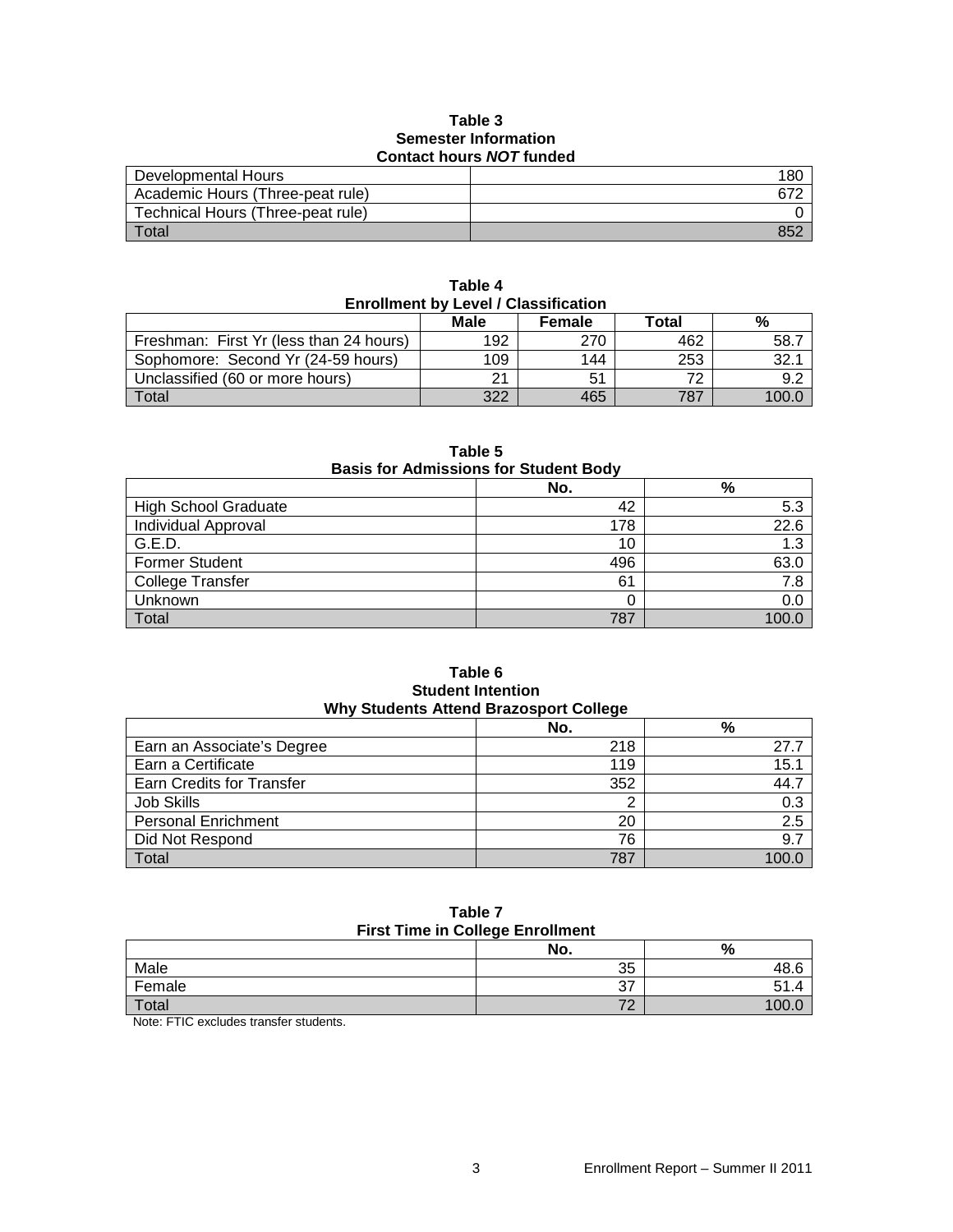| Table 8A                                |  |  |  |
|-----------------------------------------|--|--|--|
| <b>Student Residence Classification</b> |  |  |  |

|                 | No.    | %     |
|-----------------|--------|-------|
| In-District     | 507    | 64.4  |
| Out-of-District | 274    | 34.8  |
| Out-of-State    | ∽<br>ື | 0.6   |
| Foreign         |        |       |
| Total           | 787    | 100.( |

#### **Table 8B Student Residence**

| <u>oluucht Rooluchoo</u> |     |       |  |
|--------------------------|-----|-------|--|
| <b>City</b>              | No. | %     |  |
| Angleton                 | 123 | 15.6  |  |
| <b>Brazoria</b>          | 58  | 7.4   |  |
| Clute                    | 116 | 14.7  |  |
| Danbury                  |     | 0.1   |  |
| Freeport                 | 91  | 11.6  |  |
| Lake Jackson             | 302 | 38.4  |  |
| Sweeny                   | 21  | 2.7   |  |
| West Columbia            | 33  | 4.2   |  |
| <b>Other Residence</b>   | 42  | 5.3   |  |
| <b>Total Students</b>    | 787 | 100.0 |  |

| Table 8C                                |  |
|-----------------------------------------|--|
| <b>Summary of Students by Residence</b> |  |

| <b>Residence</b>         | No. | %       |
|--------------------------|-----|---------|
| <b>Aransas County</b>    | 1   | .13%    |
| <b>Brazoria County</b>   | 754 | 95.81%  |
| <b>Brazos County</b>     | 1   | .13%    |
| <b>Galveston County</b>  | 1   | .13%    |
| <b>Harris County</b>     | 3   | .38%    |
| Matagorda County         | 19  | 2.41%   |
| <b>Travis County</b>     | 1   | .13%    |
| <b>Washington County</b> | 1   | .13%    |
|                          |     |         |
| Louisiana                | 1   | .13%    |
| New York                 | 1   | .13%    |
| Pennslyvania             | 1   | .13%    |
| Tennessee                | 1   | .13%    |
| Virginia                 | 1   | .13%    |
|                          |     |         |
| Mexico                   | 1   | .13%    |
| Total                    | 787 | 100.00% |

Includes students that pay C & D coded tuition.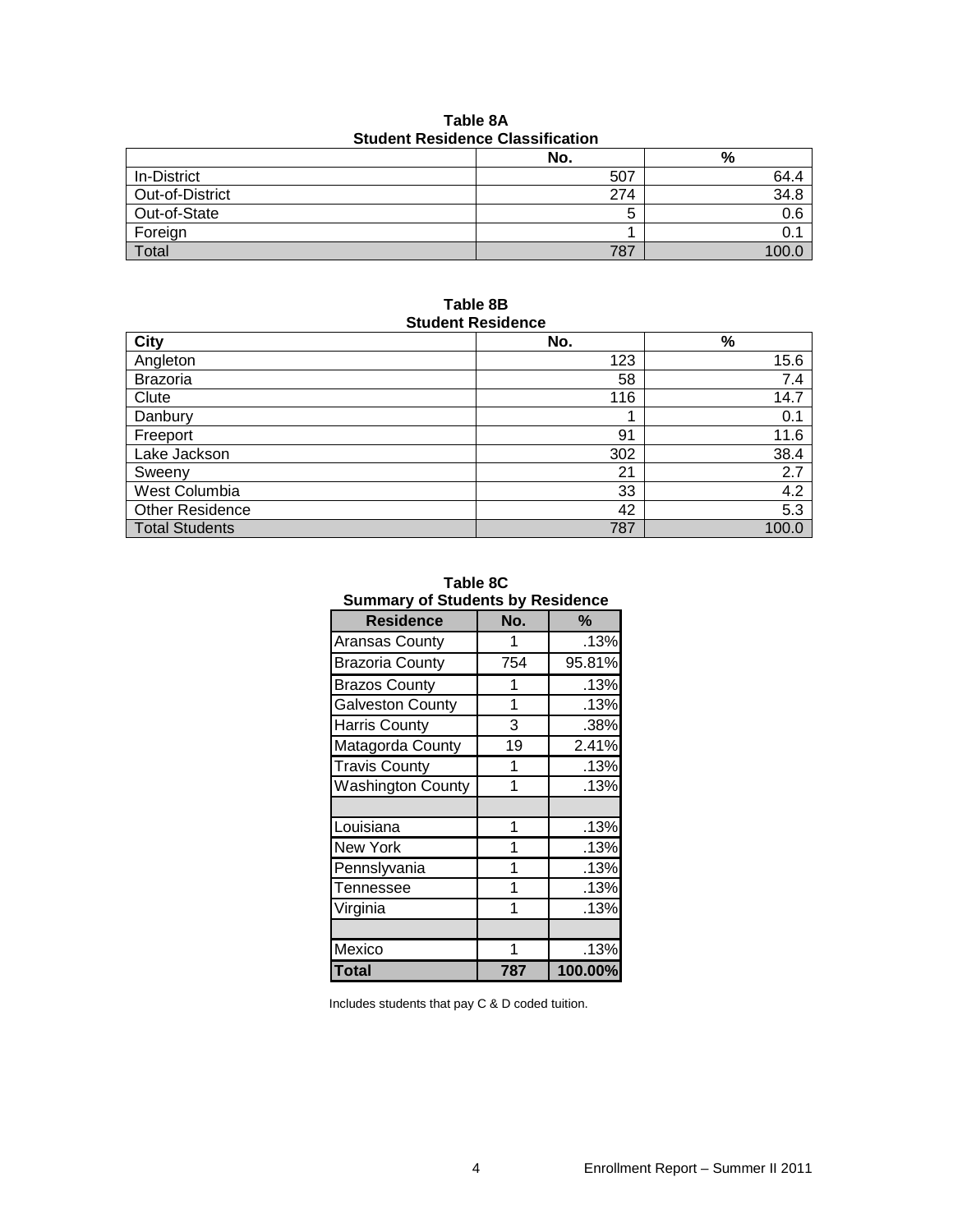#### **Table 9 High School Attended**

| <b>School</b>         | ີ<br>No. | $\%$  |
|-----------------------|----------|-------|
| Angleton              | 97       | 12.3  |
| <b>Brazosport</b>     | 92       | 11.7  |
| Brazoswood            | 322      | 40.9  |
| Columbia              | 51       | 6.5   |
| Danbury               | 6        | 0.8   |
| Sweeny                | 46       | 5.8   |
| Other Schools         | 124      | 15.8  |
| No School Assigned    | 49       | 6.2   |
| <b>Total Students</b> | 787      | 100.0 |

# **Table 10**

| <b>Ethnic Groups</b>    |     |      |  |  |  |
|-------------------------|-----|------|--|--|--|
| <b>Ethnic Groups</b>    | No. | %    |  |  |  |
| Anglo-Americans         | 422 | 53.6 |  |  |  |
| <b>Black Americans</b>  | 57  | 7.2  |  |  |  |
| <b>Spanish Surnames</b> | 215 | 27.3 |  |  |  |
| Asian Americans         | 18  | 2.3  |  |  |  |
| American Indians        |     | 0.3  |  |  |  |
| Others                  | 73  | 9.3  |  |  |  |
| Total                   | 787 |      |  |  |  |

**Table 11 Age Distribution of BC Students**

| Age                    | No. | %     |  |  |  |
|------------------------|-----|-------|--|--|--|
| Under 18               | 271 | 34.4  |  |  |  |
| 18-21                  | 279 | 35.5  |  |  |  |
| $22 - 25$              | 73  | 9.3   |  |  |  |
| $26 - 29$              | 67  | 8.5   |  |  |  |
| $30 - 37$              | 51  | 6.5   |  |  |  |
| 38 and above           | 46  | 5.8   |  |  |  |
| Total                  | 787 | 100.0 |  |  |  |
| $-2172$<br>Average Age |     |       |  |  |  |

Average Age =  $21.72$ <br>Median Age =  $19.0$ Median Age

# **Table 12 New / Former Students**

|                        | No. | %        |  |  |  |
|------------------------|-----|----------|--|--|--|
| <b>Former Students</b> | 701 | 89.      |  |  |  |
| <b>New Students</b>    | 86  | 10.9     |  |  |  |
| Total                  | 787 | 1 $\cap$ |  |  |  |

Note: New students include transfer students.

# **Table 13 First Generation Students**

|                                 | No. | %    |  |  |  |
|---------------------------------|-----|------|--|--|--|
| <b>First Generation Student</b> | 31  | 36.0 |  |  |  |
| Not First Generation Student    | 32  |      |  |  |  |
| No response in mother's or      | 23  | 26.7 |  |  |  |
| father's education level        |     |      |  |  |  |
| Total                           | 86  |      |  |  |  |

Note: First generation students include only new students.

A first generation student is defined by both parents' education level below a Baccalaureate Degree.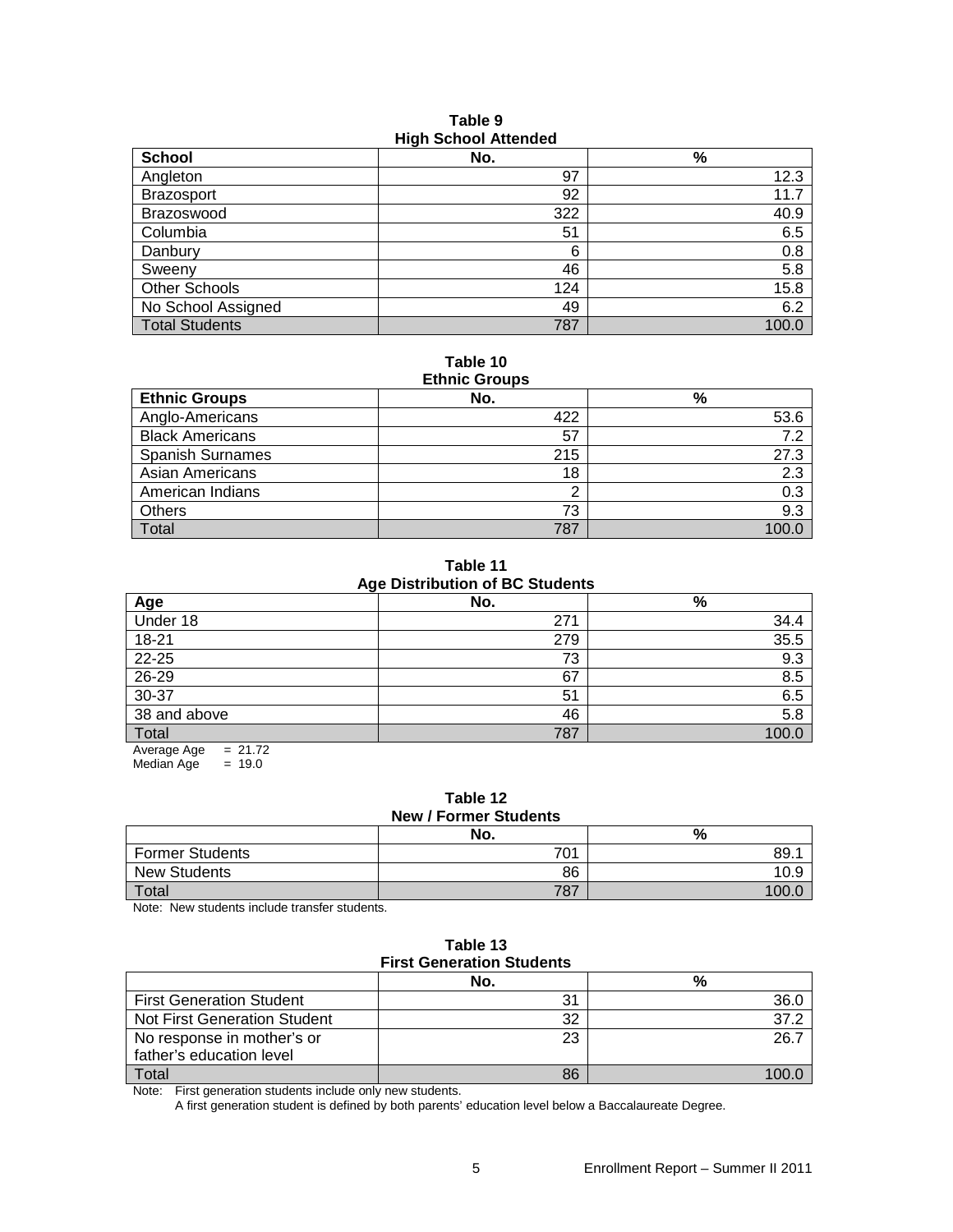# **Table 14 Majors by Full/Part-Time**

# **Academic**

|       | No.          | $\mathbf{0}$<br>70 |
|-------|--------------|--------------------|
| Full  | 80           | 39.6               |
| Part  | 122<br>1 L L | $\sim$<br>OU.      |
| Total | 202          | 100.               |

# **Vocational - Technical**

|       | No.            | %               |
|-------|----------------|-----------------|
| Full  | 59             | $1 - 2$<br>40.U |
| Part  | 70<br><u>_</u> | 55.0            |
| Total | 131            | 10 <sup>o</sup> |

# **Undecided – Academic**

|       | No. | $\mathbf{0}$<br>70 |
|-------|-----|--------------------|
| Full  | 145 | 33.0               |
| Part  | 294 | $\sim$<br>07.U     |
| Total | 439 | 100                |

Note: The large number of part-time Undecided - Academic majors is due to concurrent / dual credit students.

# **Bachelor's in Applied Technology**

|                    | No. | --<br>%    |
|--------------------|-----|------------|
| Full               |     | 46.        |
| Part               | O   | c٥<br>53.3 |
| Total              | 15  | 100.0      |
| <b>Grand Total</b> | 787 | 100.C      |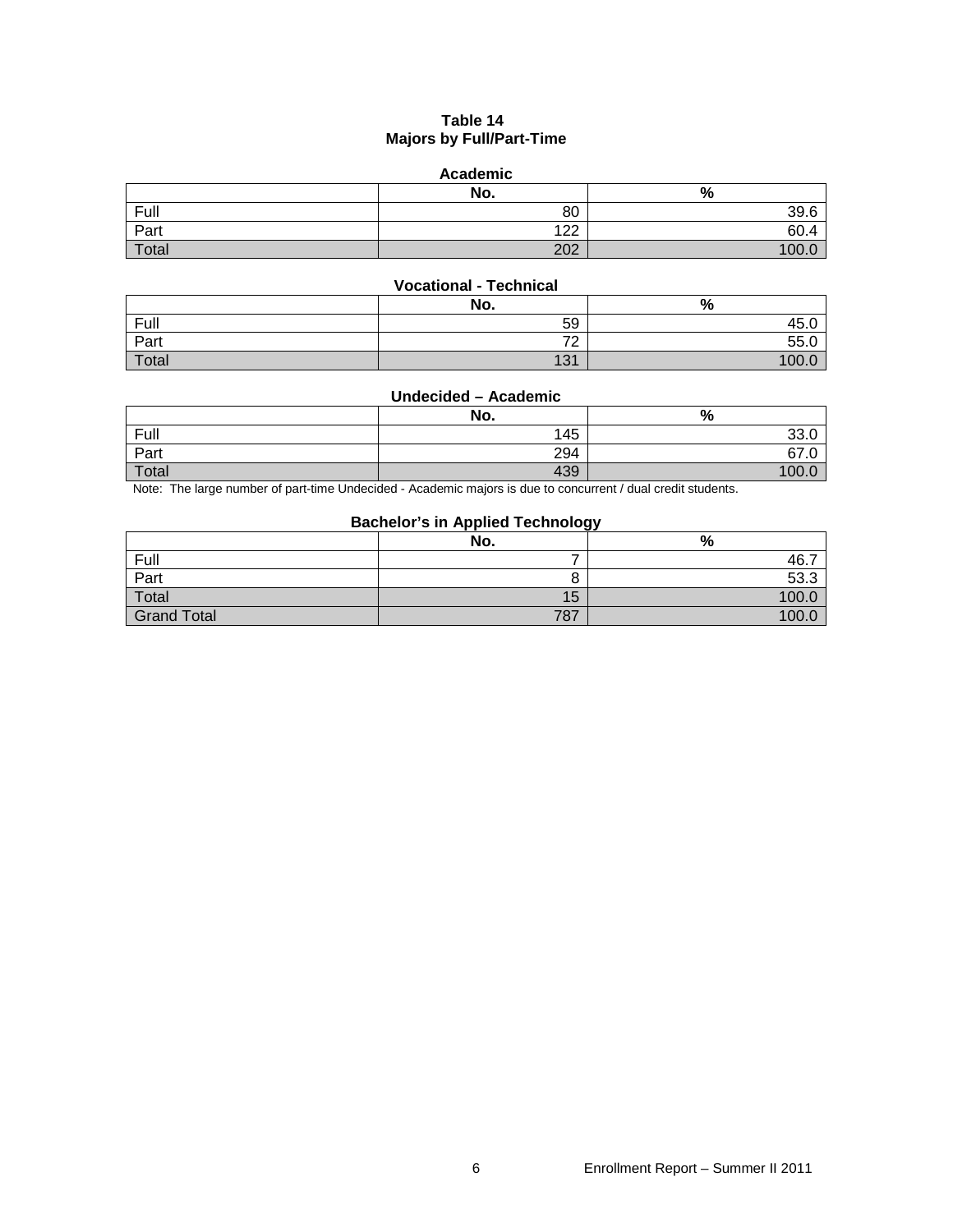# **Table 15A Enrollment by Department**

#### **Technical Programs Total Students Semester Hours Contact Hours Lec/Lab Co-op Practicum FTSE** CNBT | 38 57 1,216 | 1.40 PTAC | 132 264 6,528 | 52.80 **Total 170 321 7,744 0 0**

Note: Enrollment may be duplicated.

 $FTSE =$  summer semester hours divided by 5.

# **Table 15B Enrollment by Department**

|              |                 |                 | Avauciniu i Tugranio |       |                  |             |
|--------------|-----------------|-----------------|----------------------|-------|------------------|-------------|
|              |                 |                 | <b>Contact</b>       |       |                  |             |
|              | <b>Total</b>    | <b>Semester</b> | <b>Hours</b>         |       |                  |             |
|              | <b>Students</b> | <b>Hours</b>    | Lec/Lab              | Co-op | <b>Practicum</b> | <b>FTSE</b> |
| <b>ARTS</b>  | 49              | 147             | 2,352                |       |                  | 29.40       |
| <b>BIOL</b>  | 102             | 204             | 4,896                |       |                  | 40.80       |
| <b>CHEM</b>  | 18              | 36              | 864                  |       |                  | 7.20        |
| <b>DRAM</b>  | 12              | 16              | 640                  |       |                  | 3.20        |
| <b>ECON</b>  | 30 <sup>°</sup> | 90              | 1,440                |       |                  | 18.00       |
| <b>ENGL</b>  | 155             | 465             | 7,440                |       |                  | 93.00       |
| <b>GOVT</b>  | 118             | 354             | 5,664                |       |                  | 70.80       |
| <b>HIST</b>  | 108             | 324             | 5,184                |       |                  | 64.80       |
| <b>MATH</b>  | 109             | 274             | 4,796                |       |                  | 54.80       |
| <b>MUSI</b>  | 3               | 9               | 144                  |       |                  | 1.80        |
| <b>PSYC</b>  | 169             | 507             | 8,112                |       |                  | 101.40      |
| SOCI         | 23              | 69              | 1,104                |       |                  | 13.80       |
| <b>SPAN</b>  | 27              | 57              | 1,104                |       |                  | 11.40       |
| <b>SPCH</b>  | 97              | 291             | 4,656                |       |                  | 58.20       |
| <b>Total</b> | 1,020           | 2,843           | 48,396               | 0     | $\bf{0}$         |             |
| Grand        | 1,190           | 3,164           | 56,140               | 0     | $\bf{0}$         |             |
| <b>Total</b> |                 |                 |                      |       |                  |             |

**Academic Programs**

Note: Enrollment may be duplicated.

 $FTSE =$  summer semester hours divided by 5.

### **Table 15C Enrollment by Undecided Academic Major**

| <b>Hegis Code</b> | Maior                | <b>Students</b> |
|-------------------|----------------------|-----------------|
| 6950 & 9996       | Undecided – Academic |                 |